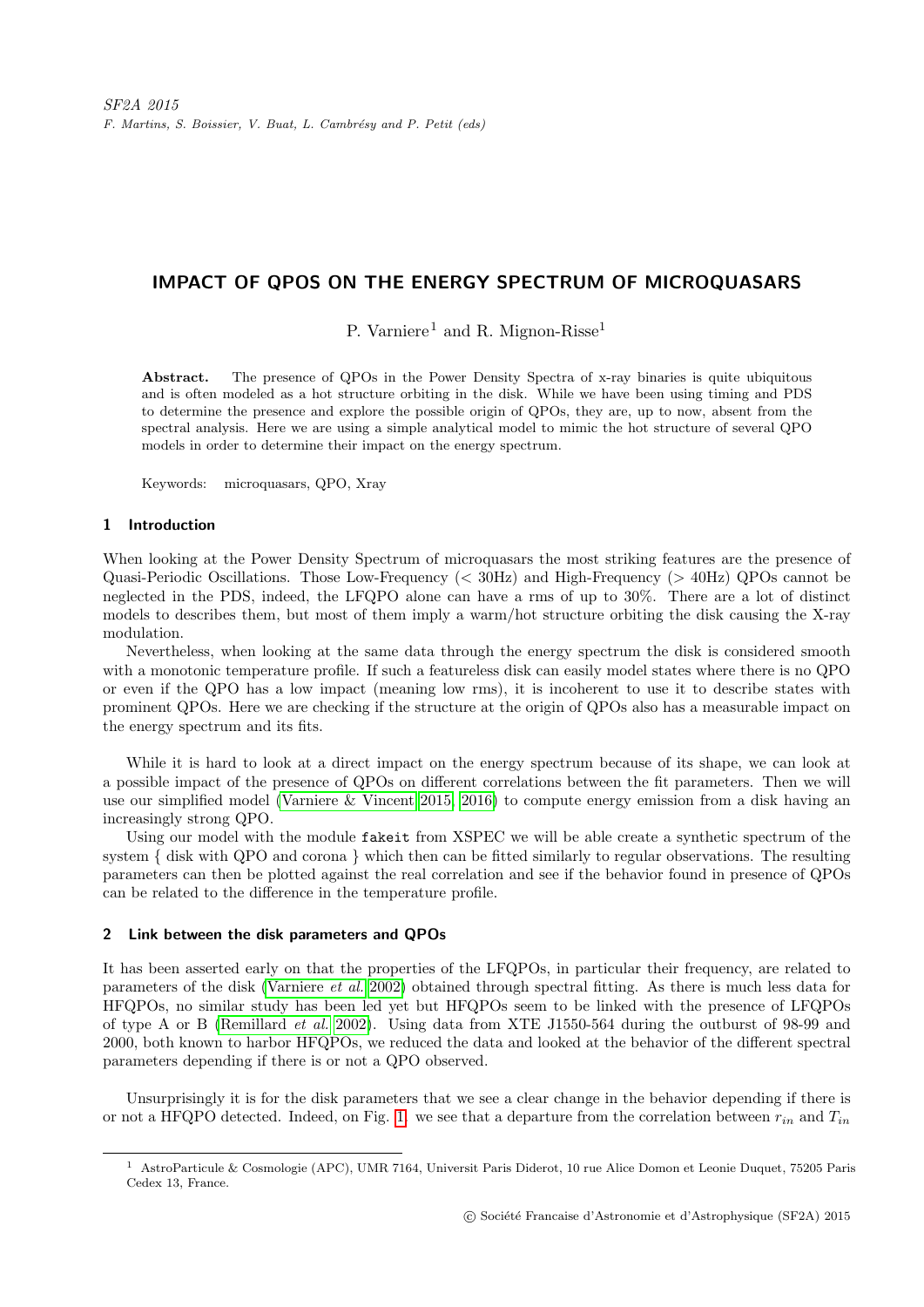

<span id="page-1-0"></span>Fig. 1. Correlation between the inner edge position and inner edge temperature as given by the spectral fits for the outburst of 98-99 and 2000 of XTE J1550-564. Red dots represent observations with HFQPOs detected while there is none in the black dots. The crosses represent the type of LFQPO, black for the common type C, blue for type B and red for type A.

when HFQPOs or type A/B LFQPO are observed. As a side note we are looking to see if the few points that depart from the correlation without a published HFQPO frequency have or not some high frequency structure fine enough to be a HFQPO.

As all those data points come from the spectral fitting, it is possible that the departure from the correlation is rooted by the presence of a QPO/warm structure which cause the fit by a smooth disk to fail and gives unrealistic small values for the inner edge of the disk. To test that we need to be able to fit a disk with such structure in a controlled, hence simulated, manner.

#### 3 Simple model for the temperature profile

QPO models often connect the signal modulations to the presence of structures embedded in the disk. Such structures include axisymmetric (see e.g. [Bursa](#page-3-4) et al. [2004;](#page-3-4) [Schnittman](#page-3-5) et al. [2006b;](#page-3-5) [Vincent](#page-3-6) et al. [2014\)](#page-3-6), or precessing tori [\(Schnittman](#page-3-7) et al. [2006c;](#page-3-7) [Ingram](#page-3-8) et al. [2009\)](#page-3-8) or hotspots [\(Karas](#page-3-9) et al. [1992;](#page-3-9) [Schnittman &](#page-3-10) [Bertschinger 2004;](#page-3-10) [Tagger & Varniere 2006;](#page-3-11) [Pechacek](#page-3-12) et al. [2013\)](#page-3-12).

Our main concern here is not the origin of the structure, but the consequences on the emission. This means that, rather than taking full magnetohydrodynamic (MHD) simulations of the different models proposed to explain QPOs we are interested in, we decided to create a simple, analytical, model for the different structures in order to test more cleanly the different parameters. Indeed, in a full fluid simulation changing one parameter in the initial condition can have repercussions on several observable parameters and therefore it is harder to study the different effects separately.

We take a pertubative a pproach to the disk temperature profile by adding to the disk hydrostatic equilibrium temperature  $T_0(r) \propto r^{-1}$  a component that depends on time, radius and azimuthal angle  $T_1(t, r, \varphi)$  $T_0(r)d(r)$  s(r−r<sub>s</sub>,  $\varphi$ ). This allows us to minimize the number of parameters to characterize the structures in the disk while keeping a similar framework.  $r_s = r_s(t, \varphi)$  represents the structure added to in the equilibrium disk in time-dependent polar coordinates, it can either be a torus or a hotspot. We choose to decompose  $T_1$  as a height function d that depends only on  $r$  and a shape function  $s$  which is finite only near the disc structure we are studying. This allows us to keep the same structure to take into account a variety of shapes mimicking a variety of models. For simplicity we take the shape function to be gaussian and the height function to be a power-law of r only and related to the equilibrium temperature  $T_0(r)$ . This provides a simple but useful framework to model a disk with added perturbative structures. Within this framework the perturbed temperature reads

$$
T(t,r,\varphi) = T_0(r) \times \left[1 + \gamma \left(\frac{r_c(t)}{r}\right)^{\beta} \exp\left(-\frac{1}{2}\left(\frac{r - r_s(t,\varphi)}{\delta}\right)^2\right)\right]
$$
(3.1)

where  $r_c(t)$  is the position of the temperature maximum in the disk (the center of the torus or hotspot). This quantity is allowed to be a function of time. The quantity  $\beta$  measures how fast the temperature decreases from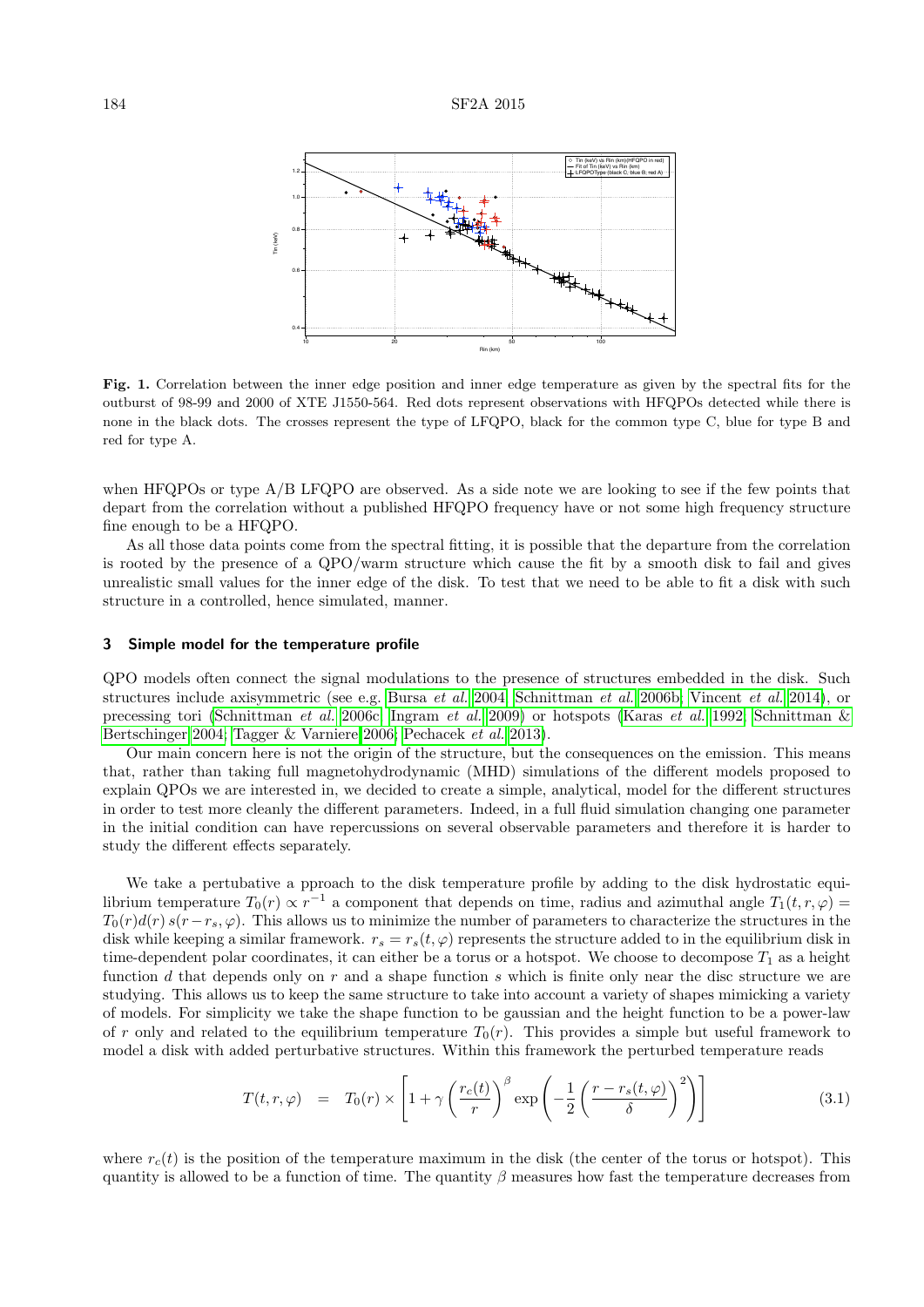the maximum at  $r_c$ , δ parametrizes the radial extent of the structure while  $\gamma$  is the maximum amplitude of the perturbation.

Using these simple models we are able to reproduce several observables such as, for example, the rms ampli-tude of QPOs as shown in [Varniere & Vincent](#page-3-0) [\(2015,](#page-3-0) [2016\)](#page-3-1), hence validating this simple model as representing a disk with a QPO.

Using those parametrized temperature profiles we have created XSPEC models of disks having such structure (disktor and diskblob, which will be made available once optimized). This allow two things: first we can fit observations with our non-monotonic disk profile and second, using the procedure fakeit in XSPEC we created synthetic spectra of a power-law plus the disk emission taking into account the presence of a warm/hot structure. It is this that we will use here to access if the change in the temperature profile does indeed impact the spectrum and hence the fitted parameters.

#### 4 Impact on the energy spectrum fitting

In order to see if the presence of a HFQPO in the disk can reproduce the departure seen in Fig. [1.](#page-1-0) we computed severals sets of synthetic spectra with the physical parameters of XTE J1550-564. Each set consists of a regular, diskbb-like, disk with slowly increasing structure parameters aiming to reproduce the time evolution effect of a growing QPO and an 'origin point'(with a QPO amplitude of 0) on the  $(r_{in}, T_{in})$  diagram. We then fitted the sets of synthetic spectra with XSPEC following the standard procedure.

The results of the fit from the synthetic spectra are represented as grey stars on Fig. [2.](#page-2-0) in the case of an 'origin point', at (45, 0.7). They occupy the same space as the HFQPO/type B LFQPO data points from XTE J1550-564 hence strengthening the link between QPO, hot spot, and fit-difficulties. Other sets of parameters, not shown here, reach the type A LFQPOs.



<span id="page-2-0"></span>Fig. 2. Correlation between the inner edge position and inner edge temperature as given by the spectral fits for the outburst of 98-99 and 2000 of XTE J1550-564. Red dots represent observations with HFQPOs detected while there is none in the black dots. The crosses represent the type of LFQPO, black for the common type C, blue for type B and red for type A. The grey stars are the result of the synthetic spectra fit.

Following the evolution of the grey stars we see that as soon as the QPO has a non-zero amplitude there is an error on the disk parameters. The error is growing with the QPO amplitude but already with a 5% rms for the QPO we get an error of about 14% on  $T_{in}$  and 12% on  $r_{in}$ . This error is mostly going toward smaller  $r_{in}$  and higher  $T_{in}$ , indeed in our case of a 'real' inner edge at 45km we get some fit results up to about 20km for an rms of 20%. We see that, even with RXTE resolution and range, neglecting the QPO in the spectral analysis leads to large errors. As a side note, such departure from correlation could be used to detect, purely from spectral analysis, the possible presence of HFQPOs.